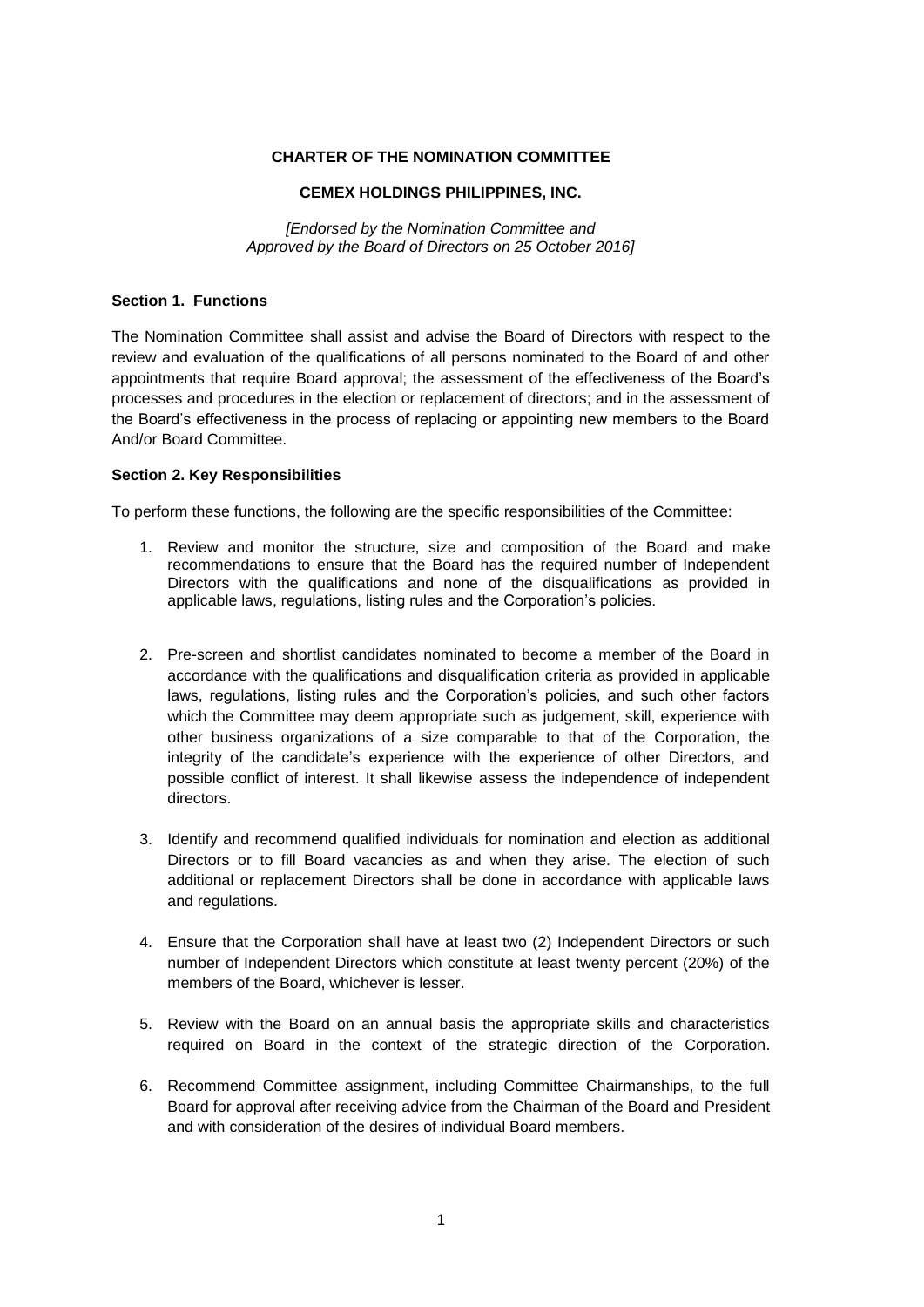- 7. Assess the effectiveness of the Board's processes and procedures in the election or replacement of Directors.
- 8. Recommend to the Board and/or the Management the adoption of the policy requiring each director to disclose to the Corporation at the time of his appointment, and in timely manner for any change, the number and nature of offices held in public companies or organization and other significant commitments, with the identity of the public companies or organizations on annual basis.

# **Section 3. Composition**

- 1. The Nomination Committee shall be composed of at least three (3) members, at least one of whom shall be an Independent Director. The members of the Committee including the Chairman, who shall be an independent director, shall be appointed by the Board of Directors annually.
- 2. The Board of Directors may appoint one or more persons to serve as advisor(s) to the Committee. Advisors shall have the right to attend and speak at any meeting of the Committee, but shall have no right to vote in respect of any action by the Committee.
- 3. The Chairman or any member or advisor of the Committee may be removed from office only by the Board of Directors.

# **Section 4. Committee Procedures**

# **a. Meetings**

- 1. The Committee shall hold meetings at such times and places as it consider appropriate provided that not less than two (2) meetings shall be held each year.
- 2. Meetings of the Committee shall be convened by the Chairman of the Committee as and when he considers appropriate and the Chairman shall convene a meeting upon the request of a majority in number of the voting Members of the Committee.
- 3. The time and place of the meetings and procedures at such meetings shall be determined by the Committee. A majority of the members of the Committee shall constitute a quorum provided that an Independent Director is present (unless he has been duly notified but deliberately and without justifiable cause fails to attend the meeting).
- 4. Members of the Committee and advisors may participate in any meetings of the Committee through teleconference, video conference or other similar means, provided that all persons participating in the meeting can hear each other.
- 5. Notices of the meetings of the Committee shall be sent to the Members and Advisors by personal delivery, mail, facsimile, electronic mail or other similar means at least three (3) calendar days prior to the meeting and specifying the place, date and time of the meeting, as well as the matters to be discussed during the meeting. For this purpose, the Committee Secretary shall obtain the addresses,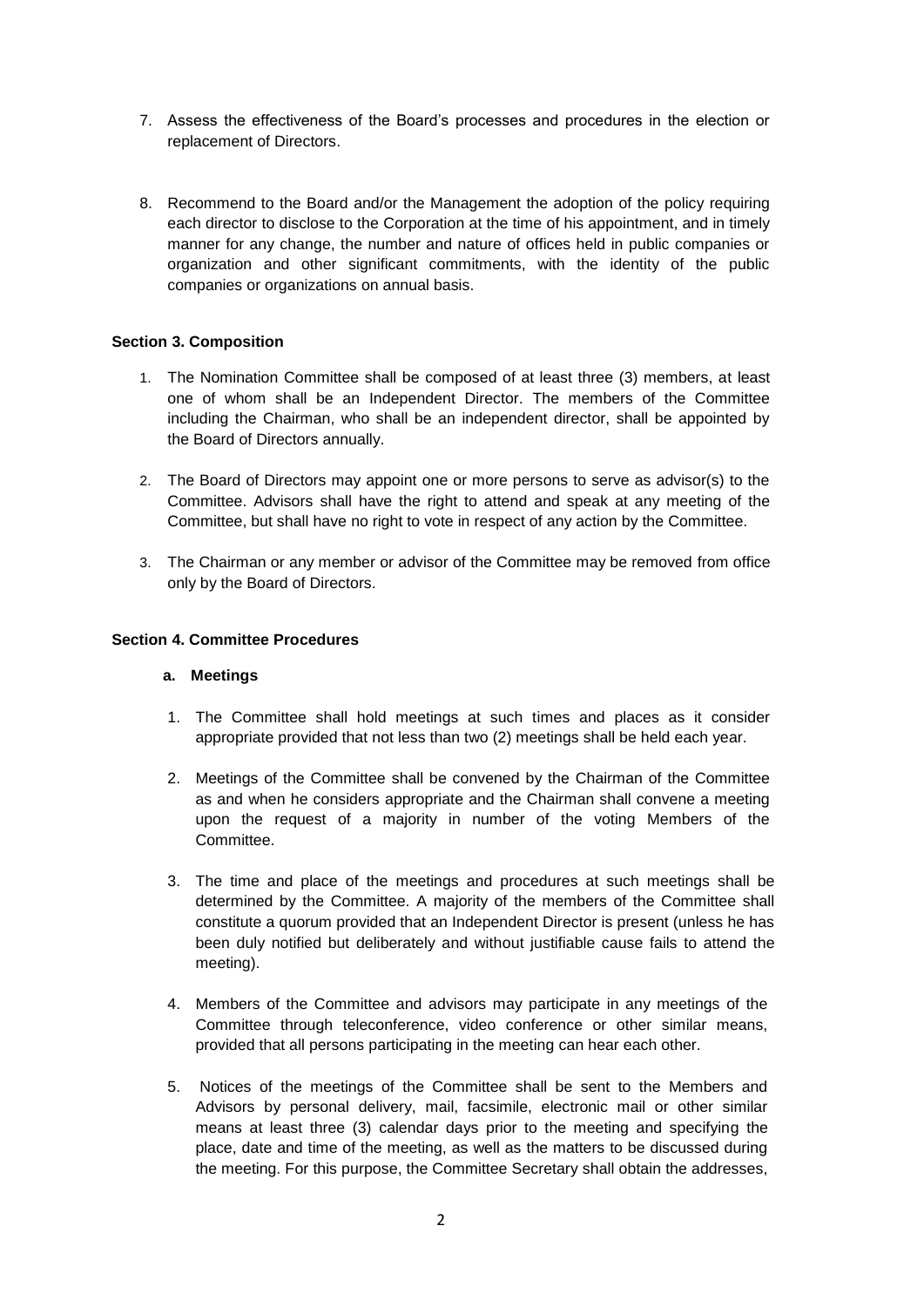facsimile numbers and electronic mail addresses of each Member and Advisor of the Committee where notices of meetings may be sent.

- *6.* Notwithstanding that a meeting is called by shorter notice, it shall be deemed to have been duly convened if it is so agreed by the Members present in the meeting at which there is a quorum. A Member may consent to short notice and may waive notice of any meeting of the Committee and such waiver my be retrospective.
- 7. Resolutions at a meeting of the Committee at which there is quorum shall be passed by a simple majority of votes of the voting Members present at such meeting. Each Member, including the Chairman of the Committee, shall have one (1) vote. Whenever a Committee Member has conflict of interest in a matter to be considered by the Committee which the Committee considers to be material, such interested member shall abstain from voting on any Committee resolution in which they or any of their associates have a material interest. The Committee shall decide on the matter without taking into consideration the position of the Member who has a material conflict of interest. In case of an equality of votes, the Chairman of the Committee shall not have a second or casting vote.

### **b. Minutes and Records**

- 1. The Committee shall appoint a Committee Secretary who shall issue notices and agenda for the meetings; disseminate meeting materials, if necessary; prepare minutes of meetings of the Committee and keep book and records of the Committee.
- 2. The Committee shall cause records to be kept for the following:
	- a. Appointments and resignations of Members of the Committee;
	- b. All Agenda and other documents sent to the Members of the Committee; and
	- c. Minutes of proceedings and meetings of the Committee.
- 3. Any such books and records shall be open for inspection by any Member of the Committee upon reasonable prior notice during usual office hours of the Corporation.

#### **Section 5. Resources and Authorities**

- 1. The Committee shall have the resources and authorities appropriate to discharge its functions, duties and responsibilities including the authority to obtain advice from external consultants and functional specialists within the Corporation.
- 2. The Committee shall report directly to the Board on its decision or recommendation, unless there are legal or regulatory restrictions on its ability to do so (such as restriction on disclosure due to regulatory requirements.)
- 3. The Committee shall have the right to require Management to furnish all information requested by the Committee as may be required for the purposes of performing its duties.